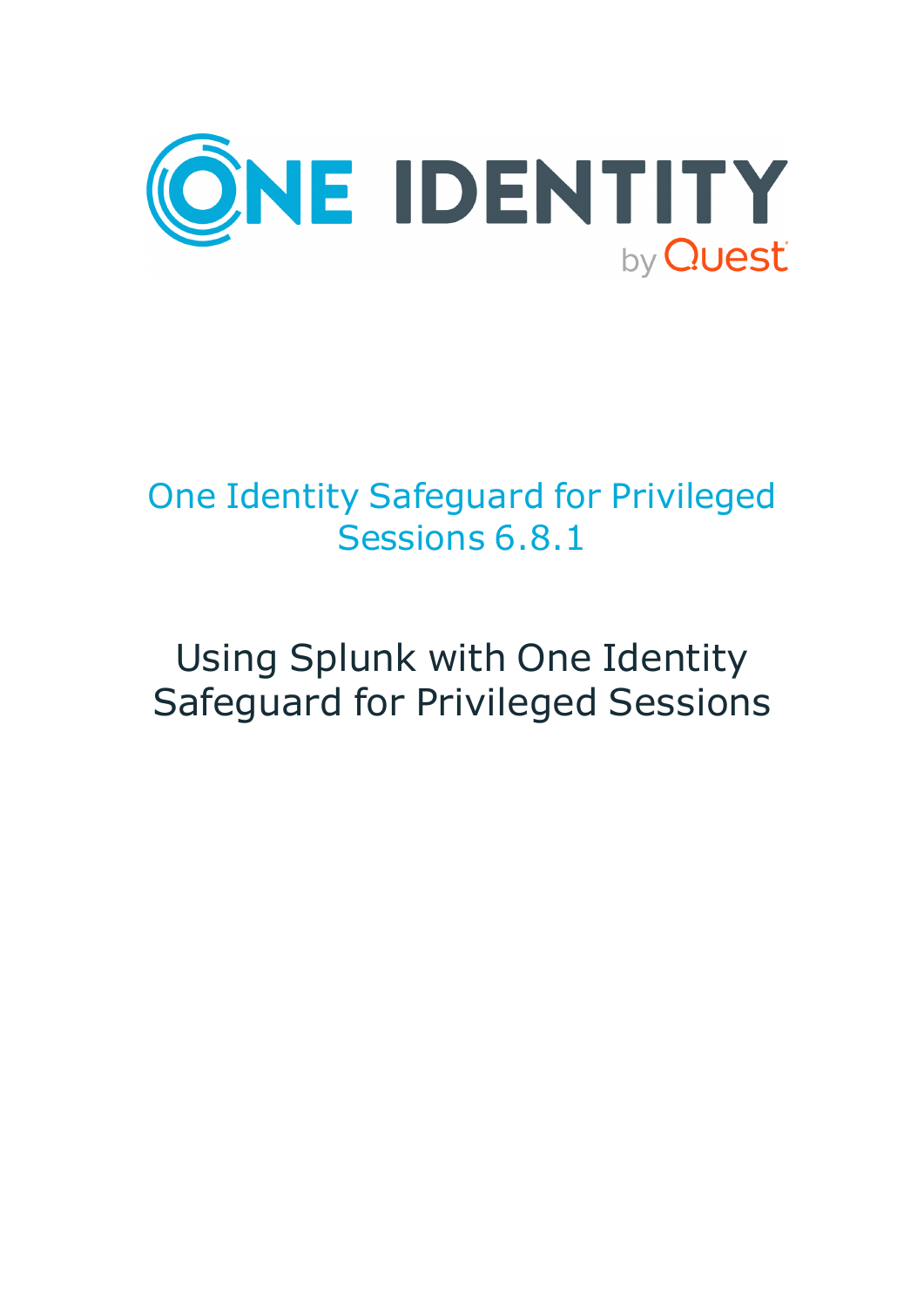#### **Copyright 2021 One Identity LLC.**

#### **ALL RIGHTS RESERVED.**

This guide contains proprietary information protected by copyright. The software described in this guide is furnished under a software license or nondisclosure agreement. This software may be used or copied only in accordance with the terms of the applicable agreement. No part of this guide may be reproduced or transmitted in any form or by any means, electronic or mechanical, including photocopying and recording for any purpose other than the purchaser's personal use without the written permission of One Identity LLC .

The information in this document is provided in connection with One Identity products. No license, express or implied, by estoppel or otherwise, to any intellectual property right is granted by this document or in connection with the sale of One Identity LLC products. EXCEPT AS SET FORTH IN THE TERMS AND CONDITIONS AS SPECIFIED IN THE LICENSE AGREEMENT FOR THIS PRODUCT, ONE IDENTITY ASSUMES NO LIABILITY WHATSOEVER AND DISCLAIMS ANY EXPRESS, IMPLIED OR STATUTORY WARRANTY RELATING TO ITS PRODUCTS INCLUDING, BUT NOT LIMITED TO, THE IMPLIED WARRANTY OF MERCHANTABILITY, FITNESS FOR A PARTICULAR PURPOSE, OR NON-INFRINGEMENT. IN NO EVENT SHALL ONE IDENTITY BE LIABLE FOR ANY DIRECT, INDIRECT, CONSEQUENTIAL, PUNITIVE, SPECIAL OR INCIDENTAL DAMAGES (INCLUDING, WITHOUT LIMITATION, DAMAGES FOR LOSS OF PROFITS, BUSINESS INTERRUPTION OR LOSS OF INFORMATION) ARISING OUT OF THE USE OR INABILITY TO USE THIS DOCUMENT, EVEN IF ONE IDENTITY HAS BEEN ADVISED OF THE POSSIBILITY OF SUCH DAMAGES. One Identity makes no representations or warranties with respect to the accuracy or completeness of the contents of this document and reserves the right to make changes to specifications and product descriptions at any time without notice. One Identity does not make any commitment to update the information contained in this document.

If you have any questions regarding your potential use of this material, contact:

One Identity LLC. Attn: LEGAL Dept 4 Polaris Way Aliso Viejo, CA 92656

Refer to our Web site ([http://www.OneIdentity.com](http://www.oneidentity.com/)) for regional and international office information.

#### **Patents**

One Identity is proud of our advanced technology. Patents and pending patents may apply to this product. For the most current information about applicable patents for this product, please visit our website at [http://www.OneIdentity.com/legal/patents.aspx](http://www.oneidentity.com/legal/patents.aspx).

#### **Trademarks**

One Identity and the One Identity logo are trademarks and registered trademarks of One Identity LLC. in the U.S.A. and other countries. For a complete list of One Identity trademarks, please visit our website at [www.OneIdentity.com/legal](http://www.oneidentity.com/legal). All other trademarks are the property of their respective owners.

#### **Legend**

**WARNING: A WARNING icon highlights a potential risk of bodily injury or property damage, for which industry-standard safety precautions are advised. This icon is often associated with electrical hazards related to hardware.**

**CAUTION: A CAUTION icon indicates potential damage to hardware or loss of data if** A **instructions are not followed.**

SPS Using Splunk with One Identity Safeguard for Privileged Sessions Updated - 15 January 2021, 06:21 Version - 6.8.1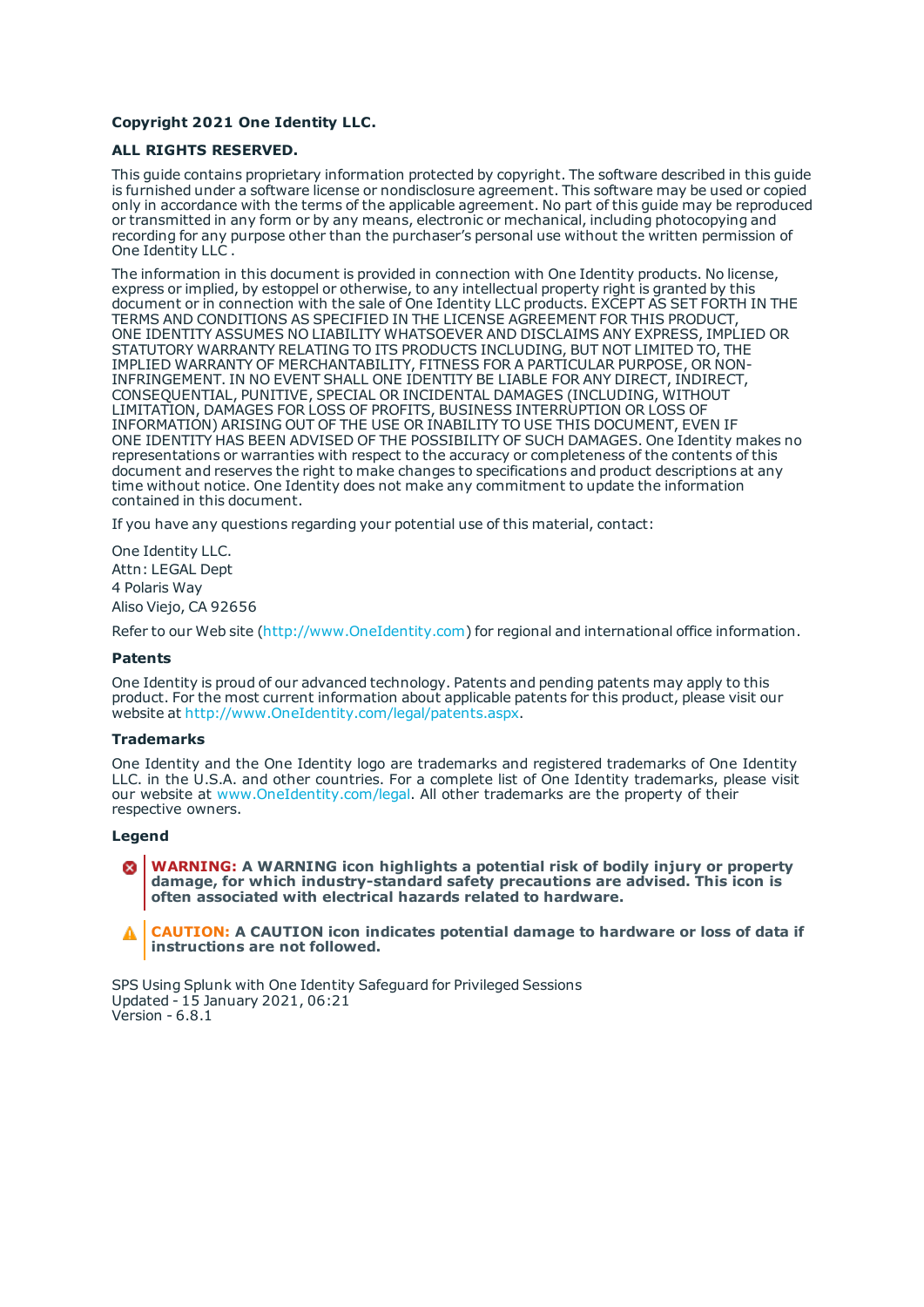## **Contents**

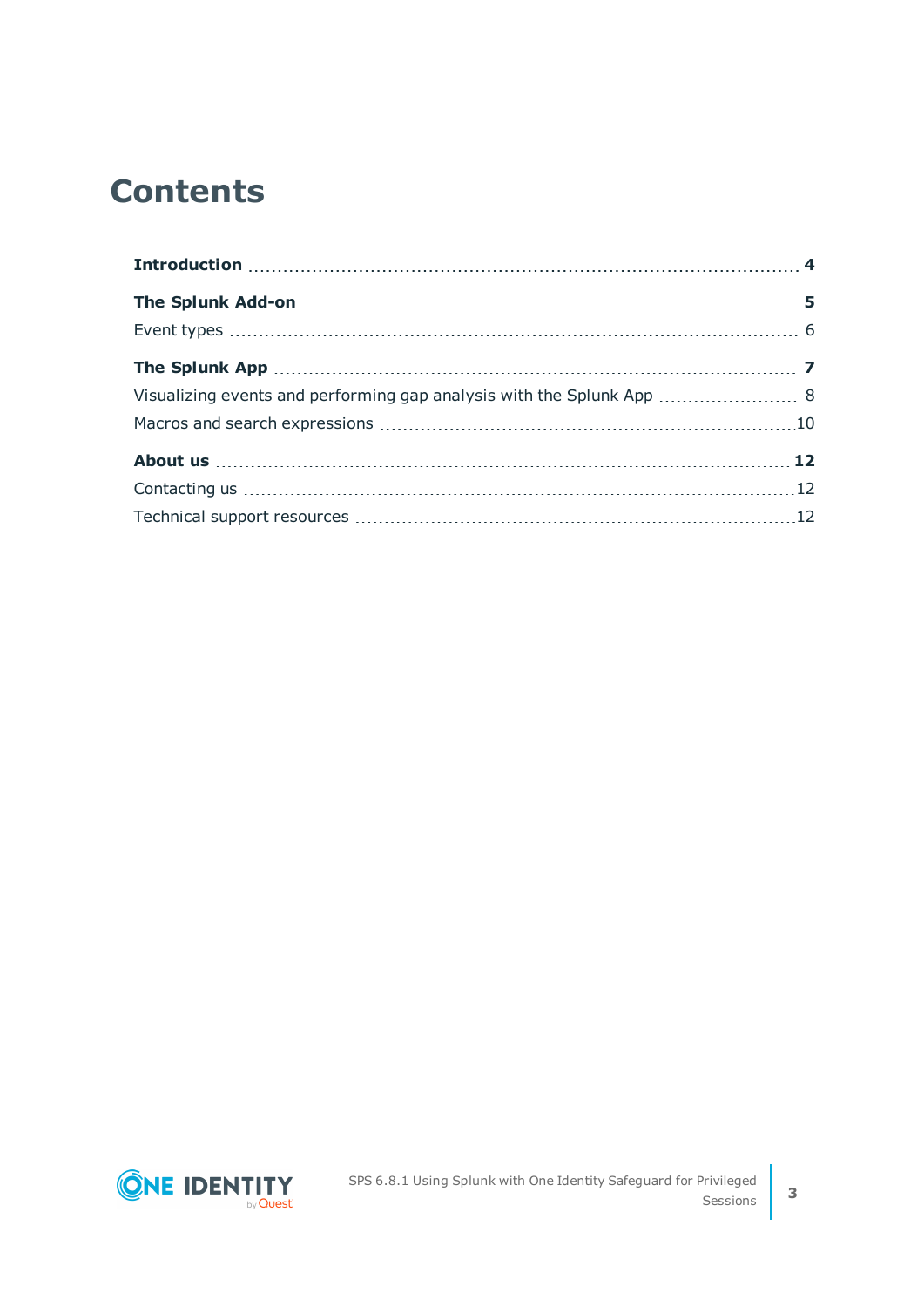# **Introduction**

<span id="page-3-0"></span>This document describes how you can use the services of the One Identity Safeguard for Privileged Sessions Add-on for Splunk (the Splunk Add-on) and the One Identity Safeguard for Privileged Sessions App for Splunk (the Splunk App) to process and visualize your events from One Identity Safeguard for Privileged Sessions (SPS).

## **One Identity Safeguard for Privileged Sessions:**

One Identity Safeguard for Privileged Sessions (SPS) controls privileged access to remote IT systems, records activities in searchable, movie-like audit trails, and prevents malicious actions. SPS is a quickly deployable enterprise device, completely independent from clients and servers — integrating seamlessly into existing networks. It captures the activity data necessary for user profiling and enables full user session drill down for forensic investigations.

### **SPS and Splunk Add-on / Splunk App**

If you have an SPS device forwarding events to your Splunk, and you want to process and visualize these events with your own, custom dashboards, the Splunk Add-on can provide you with useful event types that you can use in your custom searches. For more information about visualizing events and customizing dashboards, see The [Splunk](#page-6-0) App and Macros and search [expressions](#page-9-0).

The Splunk Add-on is an add-on for Splunk that defines useful event types for your sessions originating from SPS. For more information, see [Event](#page-5-0) types.

The Splunk App creates useful dashboards to visualize your sessions audited with SPS.

Also, if you want to use your Microsoft Windows or Linux session logs for gap analysis and you have the Splunk Add-on for [Microsoft](https://splunkbase.splunk.com/app/742/) Windows or the Splunk [Add-on](https://splunkbase.splunk.com/app/833/) for Unix and Linux installed, the Splunk App allows you to spot potential audit gaps.

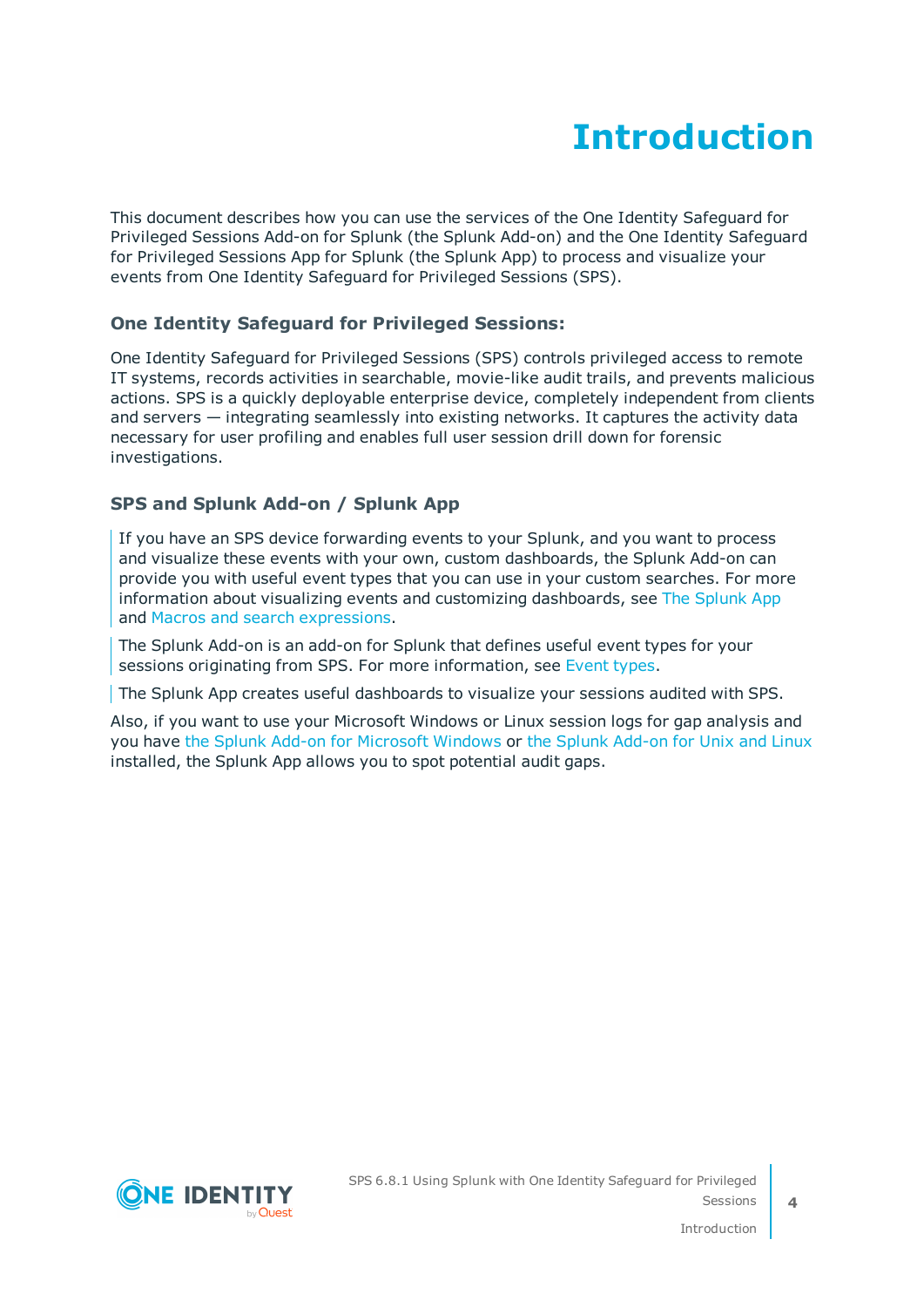# **The Splunk Add-on**

<span id="page-4-0"></span>The Splunk Add-on is an add-on for Splunk that defines useful event types for your sessions originating from SPS. For more information, see [Event](#page-5-0) types.

If you have an SPS device forwarding events to your Splunk, and you want to process and visualize these events with your own, custom dashboards, the Splunk Add-on can provide you with useful event types that you can use in your custom searches. For more information about visualizing events and customizing dashboards, see The [Splunk](#page-6-0) App and Macros and search [expressions](#page-9-0).

When using SPS together with the Splunk Add-on, the events originating from SPS are parsed, indexed and labeled with tags. These tags help standardize data coming from various data sources. As a result, custom-searching in Splunk will be more effective.

### **Prerequisites and restrictions**

- Your SPS appliance must be installed and [configured](https://support.oneidentity.com/technical-documents/safeguard-for-privileged-sessions/6.8.1/administration-guide/basic-settings/forwarding-data-to-third-party-systems/) to forward events to Splunk, using the **JSON-CIM** format.
- The Splunk Add-on is supported from SPS version 6.0.

### **Installation and configuration**

#### *To install the Splunk Add-on and configure SPS to forward events to Splunk*

- 1. Use your favorite install method to install the app (either by searching for the One Identity Safeguard for Privileged Sessions Add-on for Splunk app on your Splunk web UI, or by navigating to the SplunkBase website and installing the [app](https://splunkbase.splunk.com/app/4502/) manually).
- 2. Configure SPS to forward events to Splunk. For detailed instructions, see ["Using](https://support.oneidentity.com/technical-documents/safeguard-for-privileged-sessions/6.8.1/administration-guide/basic-settings/forwarding-data-to-third-party-systems/using-the-universal-siem-forwarder/) the universal SIEM forwarder" in the [Administration](https://support.oneidentity.com/technical-documents/safeguard-for-privileged-sessions/6.8.1/administration-guide/basic-settings/forwarding-data-to-third-party-systems/using-the-universal-siem-forwarder/) Guide.

#### **Parsing and indexing with the Splunk Add-on**

If you want to search for a specific event type in your SPS index (for example, because you want to have a chart on your own dashboard about the distribution of different event types), look at the "Event type name" column in [Event](#page-5-0) types to filter for the different kinds. As an example, if you would like to count the number of "ServerConnect" events and visualize the results on a graph, you can do so with the following search expression:

search index=\* | stats count(eval(eventtype=oneidentity\_sps\_server\_connect)) AS count server connect BY eventtype

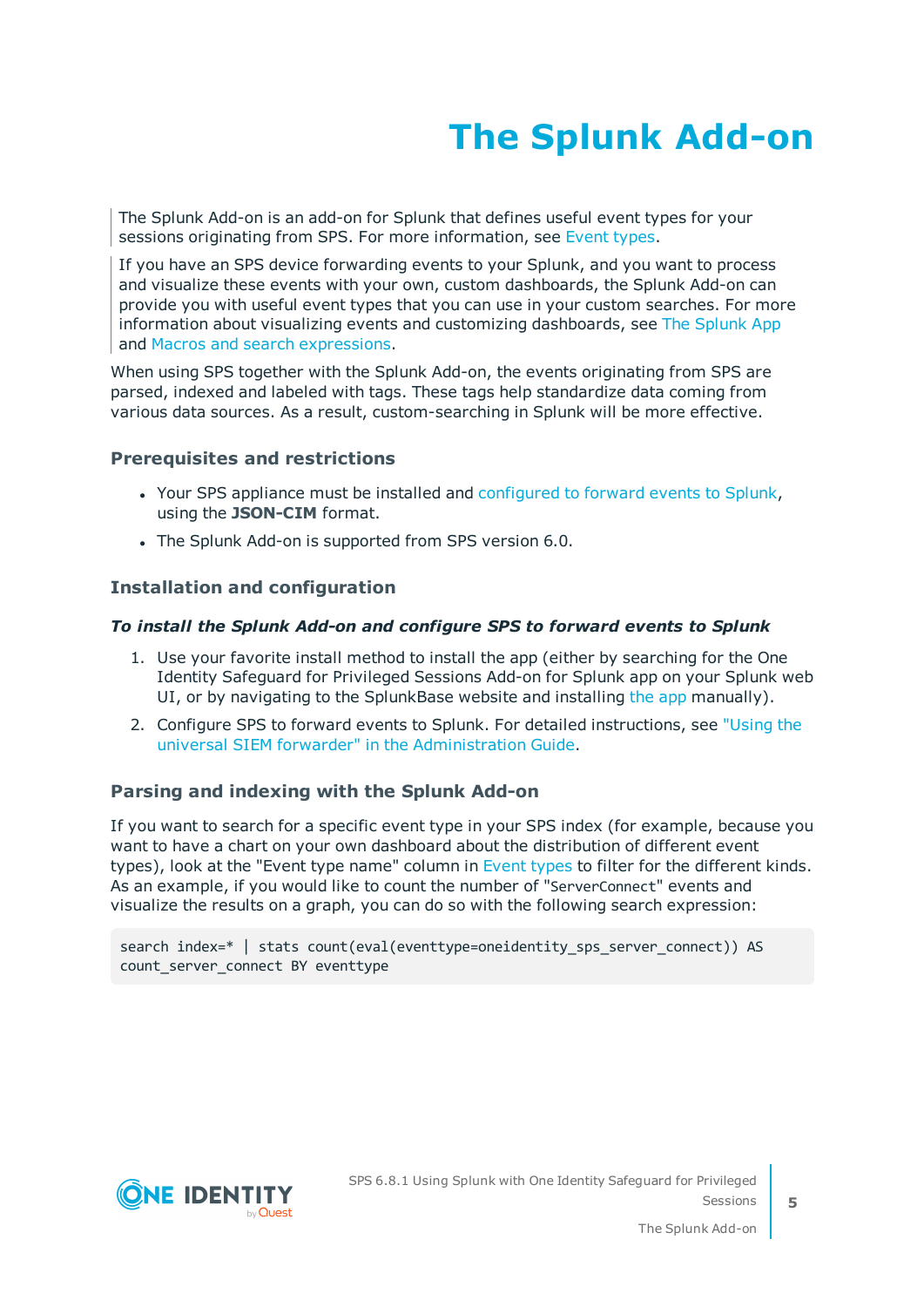## <span id="page-5-0"></span>**Event types**

The table below lists the definitions of event types for your sessions originating from SPS and the definitions' descriptions.

| <b>Event type name</b>                             | <b>Description</b>                                                   |
|----------------------------------------------------|----------------------------------------------------------------------|
| oneidentity_sps_server_connect                     | ServerConnect event coming from SPS<br>SIEM forwarder                |
| oneidentity_sps_session_closed                     | SessionClosed event coming from SPS<br>SIFM forwarder                |
| oneidentity_sps_server_<br>authentication_success  | ServerAuthenticationSuccess event<br>coming from SPS SIEM forwarder  |
| oneidentity_sps_server_<br>authentication_failure  | ServerAuthenticationFailure event<br>coming from SPS SIEM forwarder  |
| oneidentity_sps_gateway_<br>authentication_failure | GatewayAuthenticationFailure event<br>coming from SPS SIEM forwarder |
| oneidentity_sps_session_scored                     | SessionScored event coming from SPS<br>SIEM forwarder                |
| oneidentity_sps_command_channel_<br>event          | CommandChannelEvent event coming<br>from SPS SIEM forwarder          |
| oneidentity_sps_window_title_<br>channel_event     | WindowTitleChannelEvent event coming<br>from SPS SIEM forwarder      |
| oneidentity_sps_rdp_embedded_in_tsg                | RdpEmbeddedInTsg event coming from<br>SPS SIEM forwarder             |
| oneidentity_sps_file_transfer                      | FileTransfer event coming from SPS<br><b>SIEM forwarder</b>          |

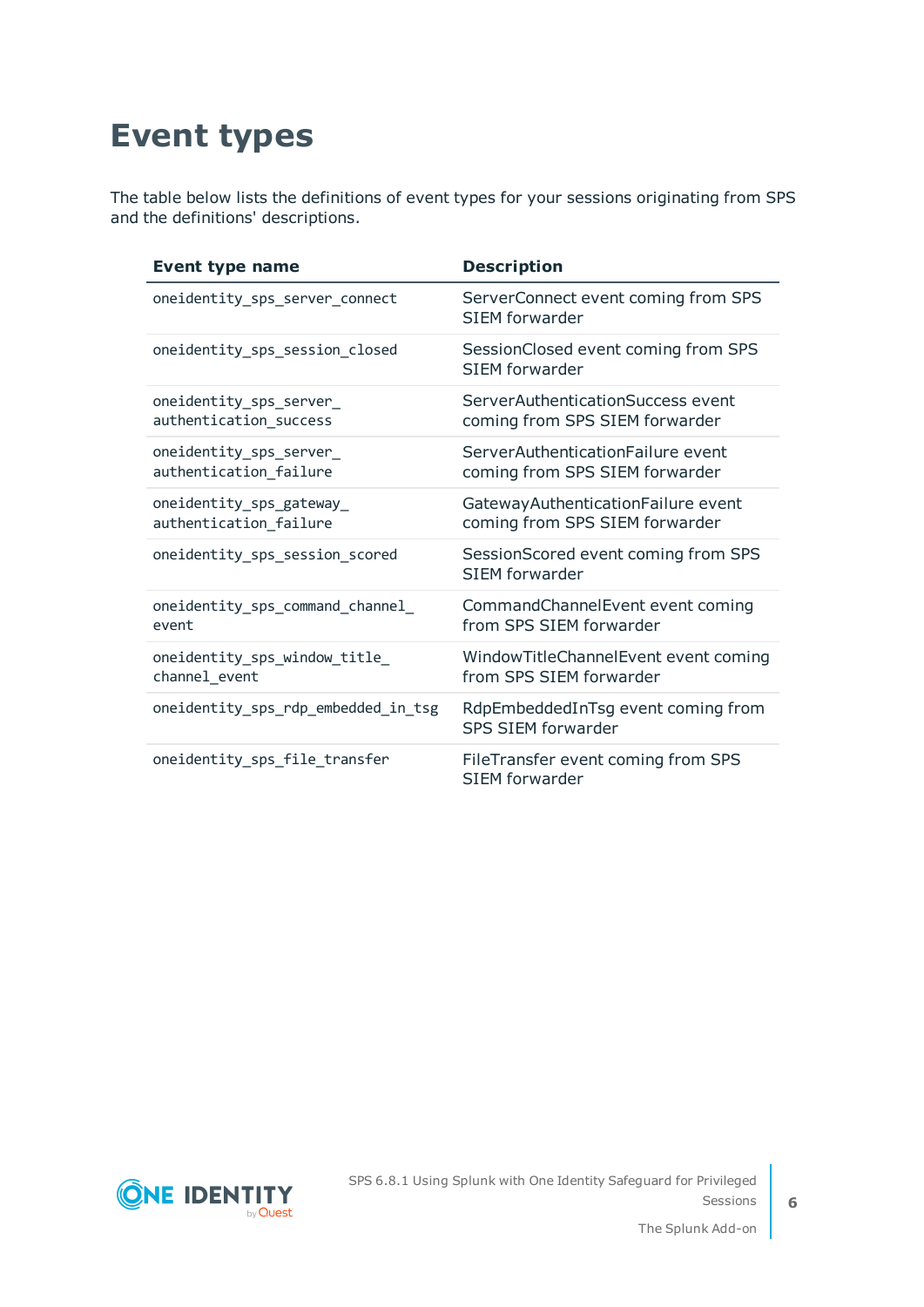# **The Splunk App**

<span id="page-6-0"></span>The One Identity Safeguard for Privileged Sessions App for Splunk creates useful dashboards to visualize your sessions audited with SPS. With this app, you can get an overview of your audited sessions and pinpoint interesting ones to be able to investigate them further. Also, if you have other sources of information about your audited hosts (for example, Microsoft Windows logs or Unix/Linux logs) as well as those originating from SPS, you can compare the two sources of information and see if all the necessary sessions are audited without audit gaps.

When used together with the Splunk App, you can customize your search with the help of your defined events and visualize your sessions originating from SPS on customized dashboards.

### **Prerequisites and restrictions**

NOTE: It is a prerequisite to have the Splunk Add-on installed for the Splunk App to work. When you install the Splunk App, it is presumed that SPS is already [configured](https://support.oneidentity.com/technical-documents/safeguard-for-privileged-sessions/6.8.1/administration-guide/basic-settings/forwarding-data-to-third-party-systems/) to forward events to [Splunk](https://support.oneidentity.com/technical-documents/safeguard-for-privileged-sessions/6.8.1/administration-guide/basic-settings/forwarding-data-to-third-party-systems/) and Splunk already receives these forwarded events. In such a setup, all events from SPS should arrive to a separate index in Splunk (if it's not the case, fix it before installing and setting up the Splunk App).

- If you want to use your Microsoft Windows or Unix / Linux session logs for gap analysis (see Visualizing events and [performing](#page-7-0) gap analysis with the Splunk App), you need to have the Splunk Add-on for [Microsoft](https://splunkbase.splunk.com/app/742/) Windows or the Splunk [Add-on](https://splunkbase.splunk.com/app/833/) for Unix and [Linux](https://splunkbase.splunk.com/app/833/) installed.
- The Splunk App is supported from SPS version 6.0.

## **Installation and setup**

### *To install and setup the Splunk App*

- 1. Use your favorite install method to install the app (either by searching for the One Identity Safeguard for Privileged Sessions App for Splunk app on your Splunk web UI, or by navigating to the SplunkBase website and installing the the [app](https://splunkbase.splunk.com/app/4503/) manually).
- 2. On the setup page of the Splunk App, provide the name of the index into which the SPS events will be arriving.
- 3. (Optional) If such an index does not exist yet and you want to configure forwarding later, just specify an index name of your choice and the Splunk App will create the index for you. In this case, pay attention to forward the events into this index later, when configuring forwarding from SPS.
- 4. There is another index you can specify, which will be the origin of data coming from logs. You can use this app to spot "audit gaps" (that is, unaudited sessions), but for that to work, you need logs from the hosts directly.
- 5. (Optional) If you already have forwarders set up to forward logs from your hosts to Splunk, specify the name of the index for the app into which the logs are forwarded.

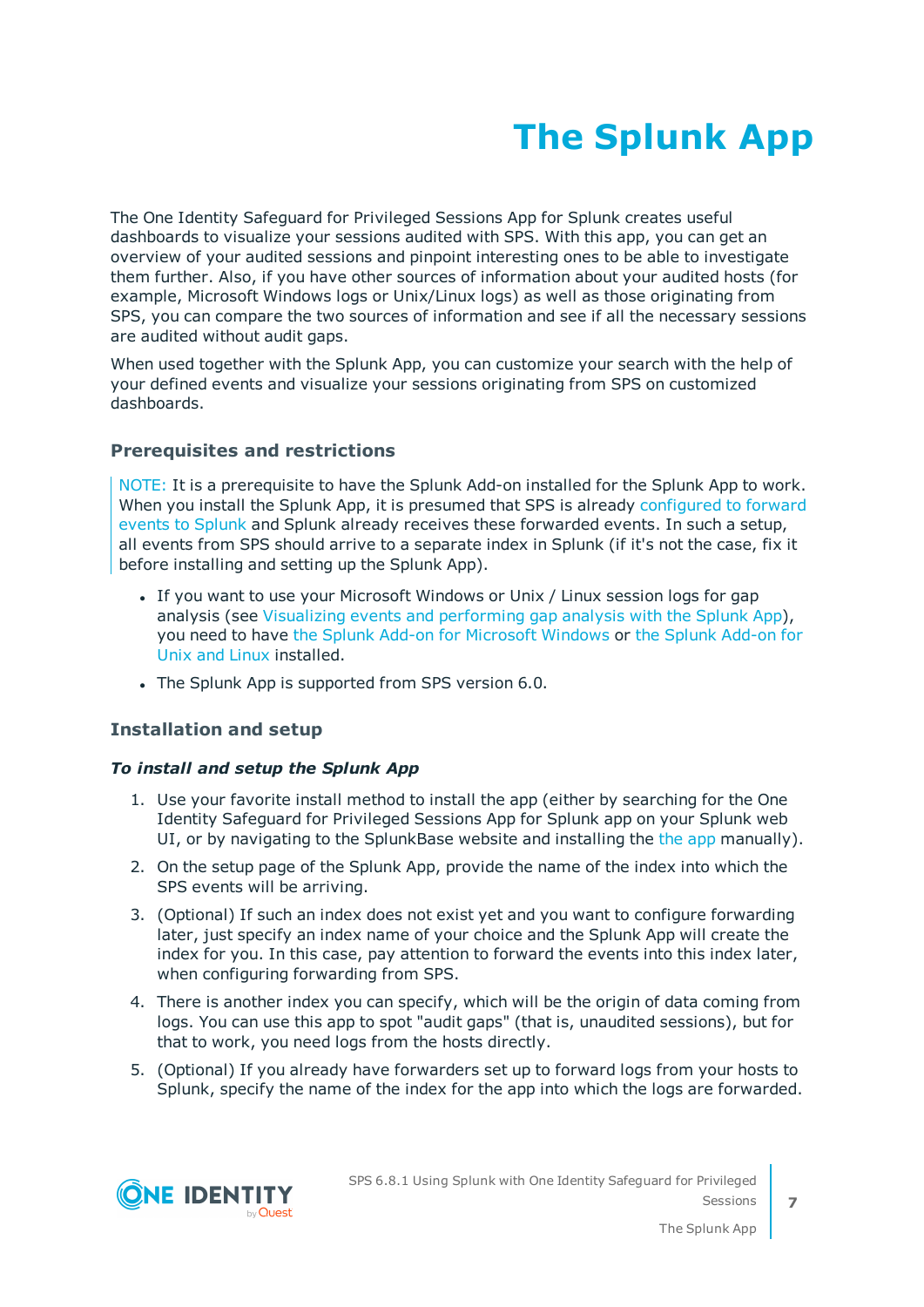## <span id="page-7-0"></span>**Visualizing events and performing gap analysis with the Splunk App**

### **Prerequisites and restrictions**

- To visualize events from SPS, you must have your SPS [configured](https://support.oneidentity.com/technical-documents/safeguard-for-privileged-sessions/6.8.1/administration-guide/basic-settings/forwarding-data-to-third-party-systems/) to forward events to [Splunk](https://support.oneidentity.com/technical-documents/safeguard-for-privileged-sessions/6.8.1/administration-guide/basic-settings/forwarding-data-to-third-party-systems/) and the Splunk Add-on installed.
- To use the gap analysis function, you must have the [Splunk](https://splunkbase.splunk.com/app/742/) App and the Splunk Addon for [Microsoft](https://splunkbase.splunk.com/app/742/) Windows or the Splunk [Add-on](https://splunkbase.splunk.com/app/833/) for Unix and Linux installed.

### **Installation**

For information about the setup process, see The [Splunk](#page-6-0) App.

## **Visualizing events using the One Identity Safeguard for Privileged Sessions dashboard**

The One Identity Safeguard for Privileged Sessions dashboard visualizes data from SPS (including your events parsed and indexed by the Splunk Add-on and the metadata that the Splunk Add-on attaches to those events).

#### *To access the One Identity Safeguard for Privileged Sessions dashboard*

- 1. Login to the Splunk Enterprise online administration page.
- 2. Select **One Identity Safeguard for Privileged Sessions** under **Apps**.

#### **Figure 1: The One Identity Safeguard for Privileged Sessions dashboard**



SPS 6.8.1 Using Splunk with One Identity Safeguard for Privileged Sessions



The Splunk App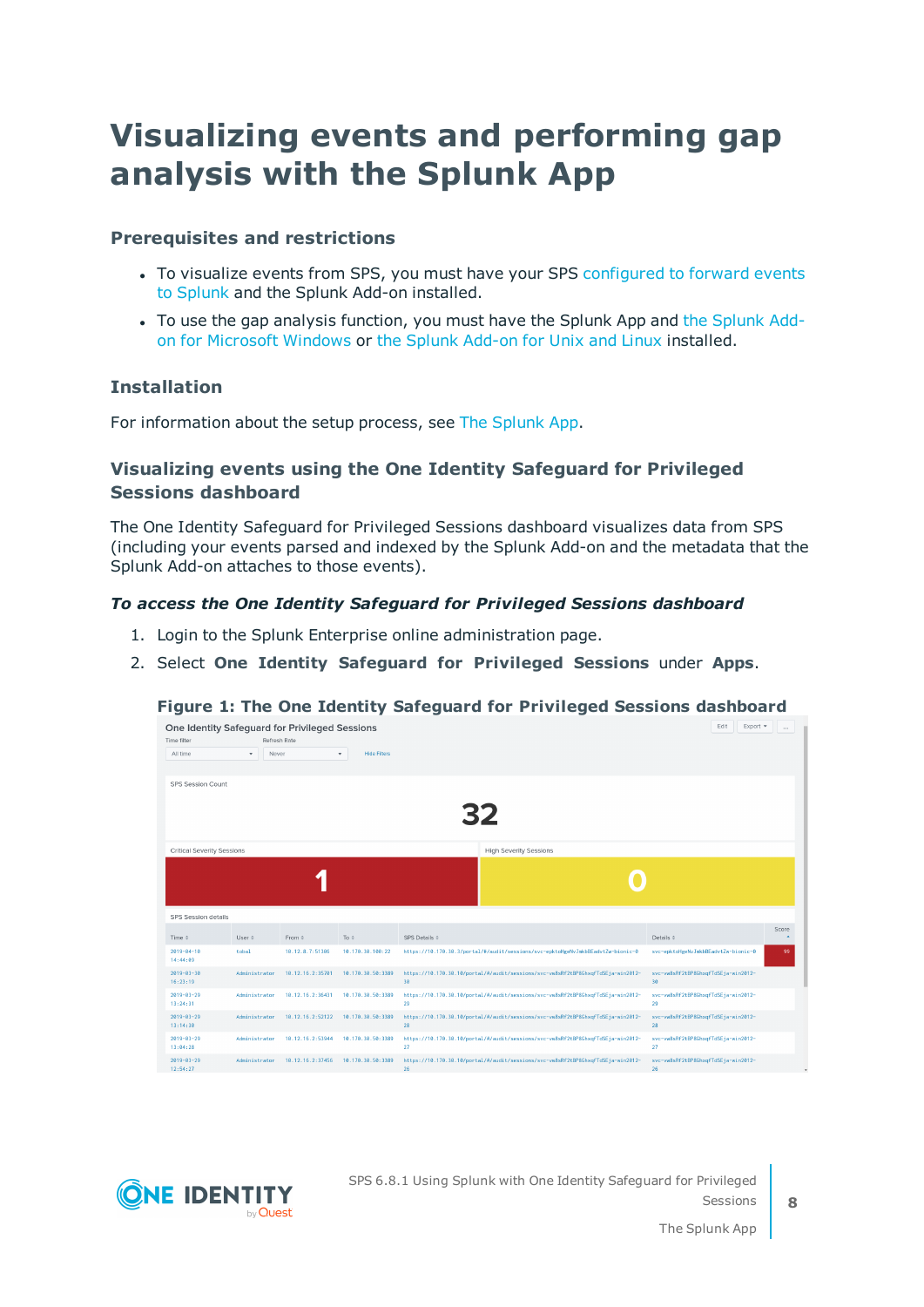The top filters bar allows you to configure your filters, the middle section shows an overview of logged sessions, and the lower section shows a more detailed list of audited sessions.

Under **Time filter** you can set a time interval in which you want to browse your data, and configure relevant settings. Under **Refresh Rate** you can specify a refresh rate (if you want to). To hide the **Time filter** and **Refresh Rate** items, click **Hide Filters/Show Filters**.

Below the filters bar, you see the details of logged sessions (such as **SPS Session Count**, the number of **Critical Severity Sessions**, and the number of **High Severity Sessions**) in the given time range.

The listed elements below **SPS Session details** show the audited sessions.

### **The One Identity Gap Report dashboard**

The One Identity Gap Report dashboard allows you to use other sources of information about your audited hosts (for example, Microsoft Windows logs or Unix/Linux logs) as well as those originating from SPS to compare the two sources of information and see if all the necessary sessions are audited without audit gaps

#### *To access the One Identity Gap Report dashboard*

- 1. Login to the Splunk Enterprise online administration page.
- 2. Select **One Identity Safeguard for Privileged Sessions** under **Apps**.
- 3. Click **One Identity Gap Report** on the top tab bar to switch from the the **One Identity Safeguard for Privileged Sessions** dashboard.



#### **Figure 2: The One Identity Gap Report dashboard**

SPS 6.8.1 Using Splunk with One Identity Safeguard for Privileged Sessions

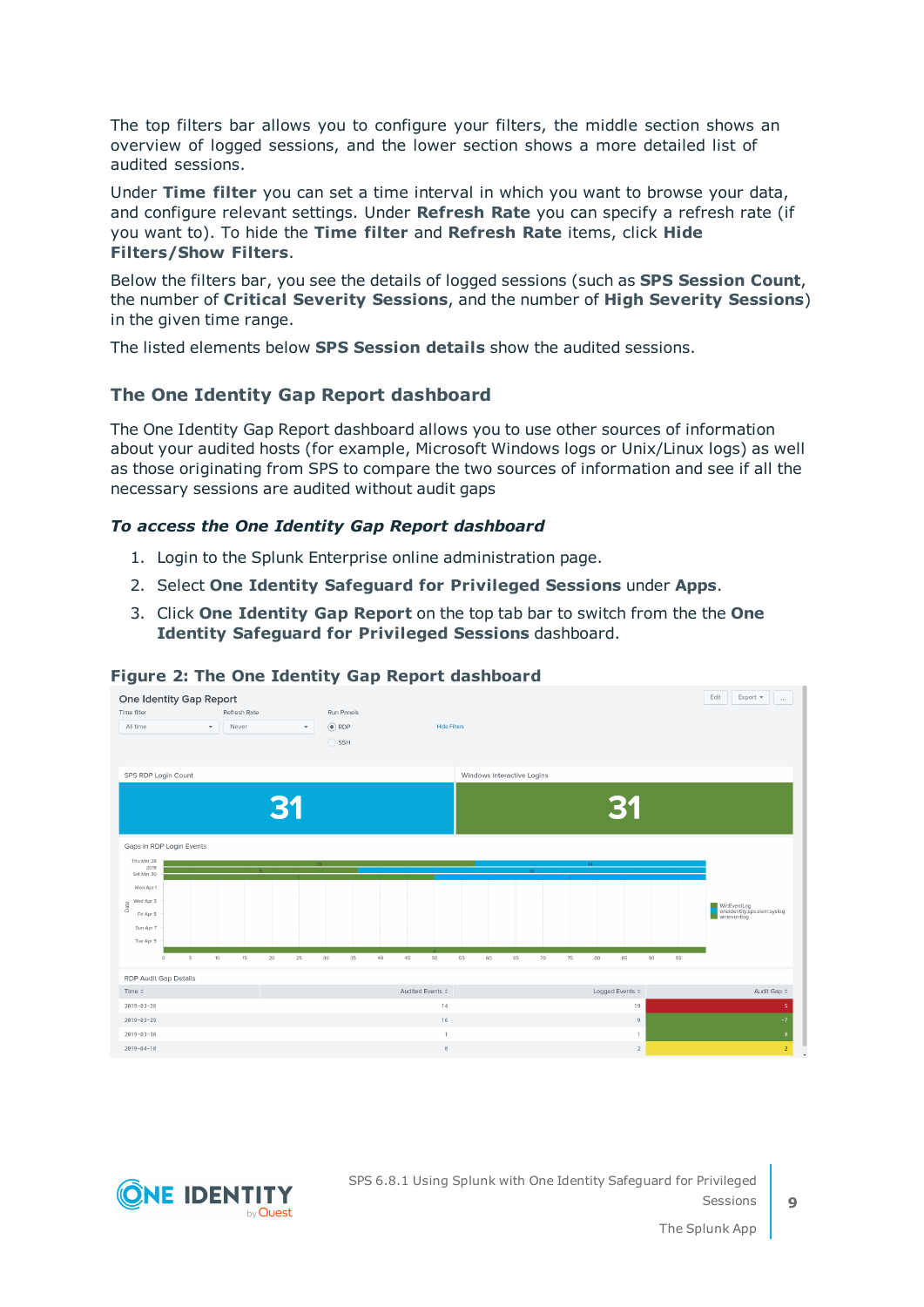The top filters bar allows you to configure your filters and whether you want to visualize your RDP or your SSH sessions, the middle section shows an overview of logged sessions, and the lower section shows a more detailed list of unaudited sessions.

You can set a time interval in which you want to browse your data, and configure relevant settings under the **Time filter**. Under **Refresh Rate** you can specify a refresh rate (if you want to). The **Run Panels** option allows you to switch between RDP and SSH sessions. To hide the **Time filter**and **Refresh Rate** items, click the **Hide Filters/Show Filters**.

Below the filters bar, you see the number of audited sessions (under **SPS RDP Login Count**), and the number of logged sessions (under **Windows Interactive Logins**) in the given time range.

Under **Gaps in RDP Login Events**, a bar chart shows the proportion between audited and logged sessions, by day.

Under **RDP Audit Gap Details**, you can see the specific data (such as **Time** (for the audit gap date), the number of **Audited Events**, the number of **Logged Events** and the number of unaudited sessions, under **Audit Gap**), grouped by day.

## <span id="page-9-0"></span>**Macros and search expressions**

If you have the Splunk App installed on your Splunk, but want to build your own custom dashboard, you can use the event types and macros defined by the app. The events originating from SPS are [CIM-compliant](https://docs.splunk.com/Documentation/CIM/4.13.0/User/Overview) (specifically, they use the Network [Sessions](https://docs.splunk.com/Documentation/CIM/4.13.0/User/NetworkSessions), the [Network](https://docs.splunk.com/Documentation/CIM/4.13.0/User/NetworkTraffic) Traffic and the Intrusion [Detection](https://docs.splunk.com/Documentation/CIM/4.13.0/User/IntrusionDetection) data models), so the field names will be familiar. For more information about Splunk's Search Tutorial, click [here.](https://docs.splunk.com/Documentation/Splunk/7.2.6/SearchTutorial/WelcometotheSearchTutorial)

### <span id="page-9-1"></span>**Macros**

The table below lists macros defined by the Splunk App and their descriptions.

| Macro name                | <b>Description</b>                                                   |
|---------------------------|----------------------------------------------------------------------|
| OI SPS events             | Individual events coming from SPS                                    |
| OI SPS sessions           | Sessions audited by SPS (events<br>correlated into full sessions)    |
| OI SPS monitored hosts    | Hosts monitored by SPS                                               |
| OI SPS scored sessions    | Sessions audited by SPS which have a<br>score given by SPS analytics |
| OI SSH logins             | All SSH sessions coming from SPS                                     |
| OI WIN interactive logins | All windows interactive logins audited<br>by SPS                     |

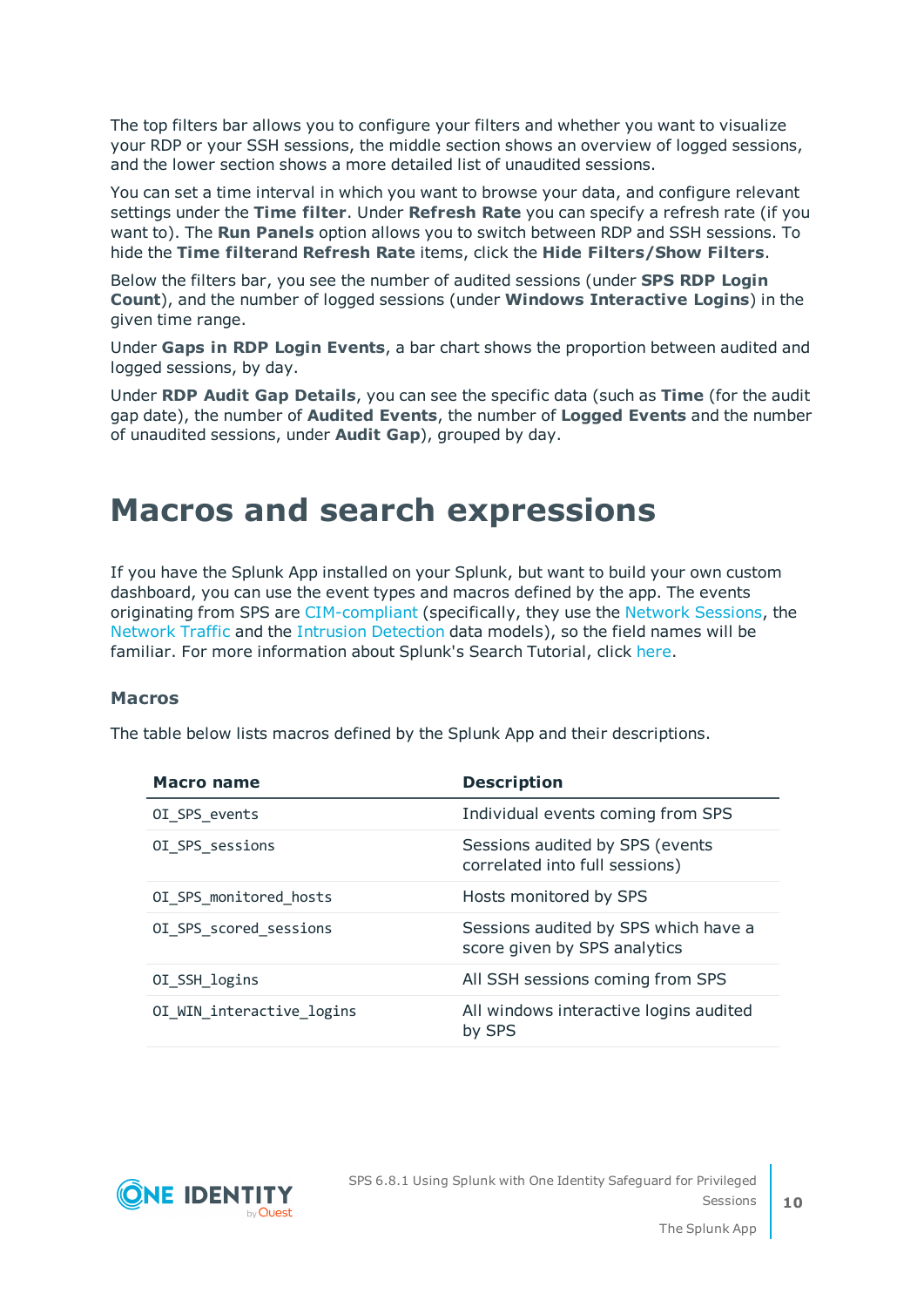## **Useful search expressions for SPS-specific events**

The macros listed in the [Macros](#page-9-1) section can be used to narrow your search in Splunk for SPS-specific events. You can see a few useful search expressions below.

<sup>l</sup> **example\_user was on server 1.2.3.4**

`OI SPS events` tag=authentication dest ip=1.2.3.4 user=example user

<sup>l</sup> **List users logged onto server 1.2.3.4**

`OI SPS events` tag=authentication dest ip=1.2.3.4 | table user | uniq

<sup>l</sup> **Get ID of all sessions with rm command**

`OI SPS events` eventtype=oneidentity sps command channel event command=rm | table session\_id | uniq

<sup>l</sup> **Get ID of sessions with a score higher than 70**

`OI\_SPS\_events` aggregated\_score>70 | table session\_id | uniq



**11**